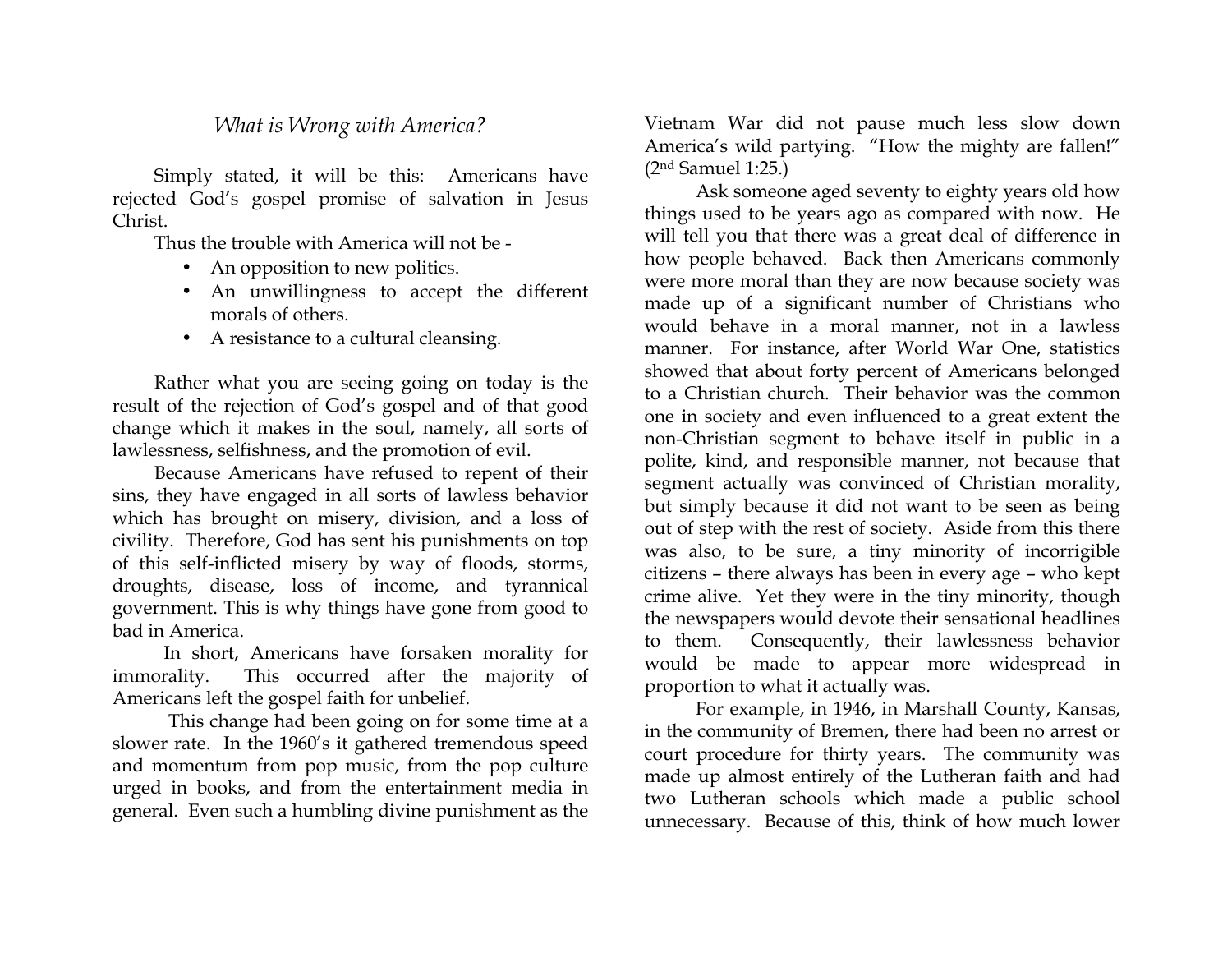their tax and insurance rates must have been! Around the same time the *Chicago Tribune* reported that Frankenmuth, Michigan had never had a crime of violence in the 102 years of its existence. During the last twenty-five years its jail had been entirely empty. Throughout the Great Depression of the 1930's not one person was on the relief rolls. Since its founding the town had been the first in the state to report all of its taxes paid in full, and has given more than the average in charitable drives. What is the explanation? Ninety-five percent of the people in Frankenmuth were Lutherans. "Righteousness exalts a nation" (Proverbs 14:24).

 Indeed, even in the 1950's and the early 1960's people in a Midwestern city could leave home in order to attend church without having to lock their back door. They could buy jars of food safely at a grocery store that had no safety seals on them. They could board an airliner without going through a metal detector, and would be given metal knives, forks, and spoons for their meals. An uncountable number of similar examples could be given. This is how much peace and safety formerly existed in our society because of the widespread influence of the Christians. Thus neither society nor government had to go either to great lengths or to great expense to protect people. The vast majority of people commonly did not engage in immoral activity because they had no will to do it. In fact, it never occurred to them to do the evil things that since have been imagined and practiced in society today.

 Again, on account of the prevalent immoral behavior today, government has had to take steps in order to protect itself and its citizens. For instance, the

public library in downtown Saint Paul has become a secure compound. All of the side doors have been locked except for one entrance. There are security cameras, and visitors have to pass through a shoplifting and/or metal detector. None of this was in place years ago. For "security reasons" the U.S. Postal Service has forbidden mail over thirteen ounces from being dropped into outdoor mail boxes. People have to go through scanners and/or have to be hand searched at transportation terminals. Any citizen, young or old, who sets foot in a governmental building, is now automatically considered to be a suspected terrorist until he has been screened and approved each time by a governmental agency. You are now living in a police state. It has been caused by waves of immoral Americans all across the country in the last few generations.

 To be sure, the non-Christians in our Christian society years ago had h the presumption that the peace, safety, and prosperity found in America simply existed naturally; that these things normally would be around. Indeed, they chaffed under Christian influences and complained about the bondage in which they saw themselves. Their desire was: "Let us pursue our immoral behavior and gather as many followers as we can with our Siren song in order that we may pursue as much immoral behavior as we want since we will never have to pay the price." Never did these radical promoters, these so-called liberals, give it a thought that in their efforts to make others immoral, they would have to pay a terrible price: that they would kill the peace, safety, freedom, and prosperity in America and remove God's blessing. For instance, around the year 1989 crime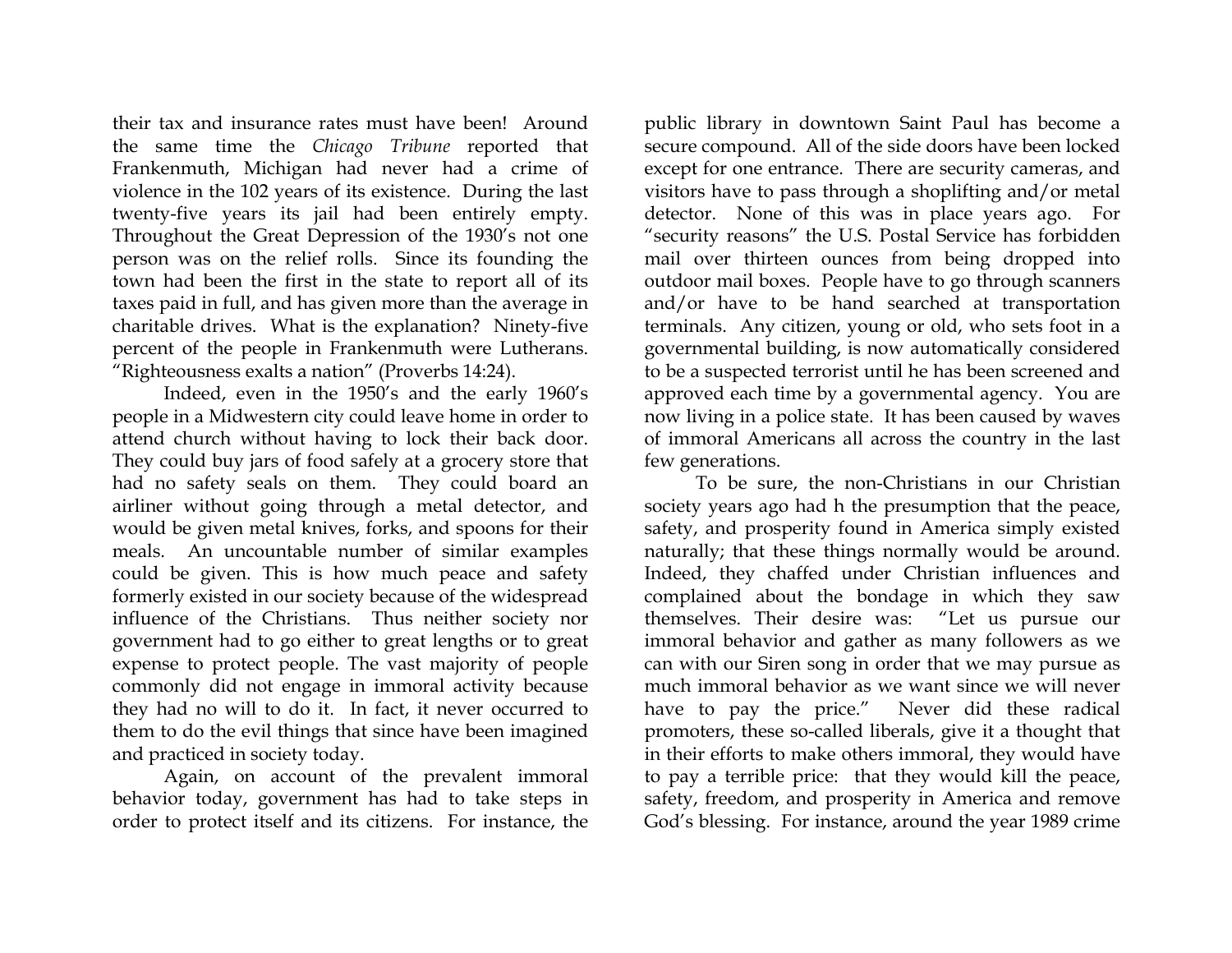cost our country about 168 billion dollars a year (figured in 1989 dollars) in law enforcement measures alone, while the loss from crime itself cost another 345 billion dollars.

 Not only will America have to suffer these selfinflicted evils as the price to pay for its immorality, but the punishment of God will be placed on top of this. The Almighty threatens: "I will punish the world for its evil and the wicked for their iniquity" (Isaiah 13:11). "When the righteous turns from his righteousness and commits iniquity, he will die because of it" (Ezekiel 33:18). God will begin his punishment already in this life by inflicting loss of life from storms, floods, heart disease, and socalled accidents. Then he will continue it into the next, starting with Judgment Day. Be warned of these threats of the Almighty! It is he who will back them up.

 Why has there been this increase in immorality? Again, it is due to the decline in the numbers of true Christians in the population. Recognize this rule: The more Christians that there would be, the less immorality there will be! On the other hand, the more non-Christians there would be, the more immorality there will be. The correlation is simple and definite.

 Yet have there not been exceptions to this general rule? Have there not been instances of Christians and clergy caught in adultery and other such immorality? Yes, but also look at their creed! If they would have preached and practiced true repentance and faith such immorality will be rare, indeed. On the other hand, if sinful pride would be imbedded in their church creed, this actually will encourage rather than discourage immorality, for example, as the man-made mandate for

celibacy among the Roman Catholic clergy actually promotes unchastity among them.

 Therefore, in order for there to be more morality in society so that God's punishment could be lifted, and so that there could be a return to peace, safety, freedom, and prosperity, there would need to be more members of society that would be truly Christian. The only way in which this could be done would be to get more and more of society to repent and to have gospel faith. To be sure, to power Christians to live a civil and a moral life on earth is an intended goal of the gospel, though not the primary one. The primary goal of the gospel is to get people to heaven.

In order to get citizens to repent and to believe, true law and gospel preaching in boldness must be done by all of the pulpits which use the name of Christ. Pray and work so that this may happen! God commands it. "I sought for a man among them who would make a wall, and stand in the gap before me on behalf of the land, that I should not destroy it" (Ezekiel 22:30). This is your duty. Do it!

Indeed, "the sinfulness of our age is our opportunity. God is not willing even now that any should perish, but that all should come to the knowledge of the truth, repent, and be saved. God commands *us* to be the light of the world and the salt of the earth." We "cannot afford to miss our opportunity. Our souls must be set on fire, and burn with love and zeal for the saving of the poor condemned world."1

 

<sup>&</sup>lt;sup>1</sup> H. W. Bartels, "The Deplorable Conditions of our Day," Vesper Sermons, editor John H. C. Fritz (Saint Louis: Concordia, 1919), page 166.